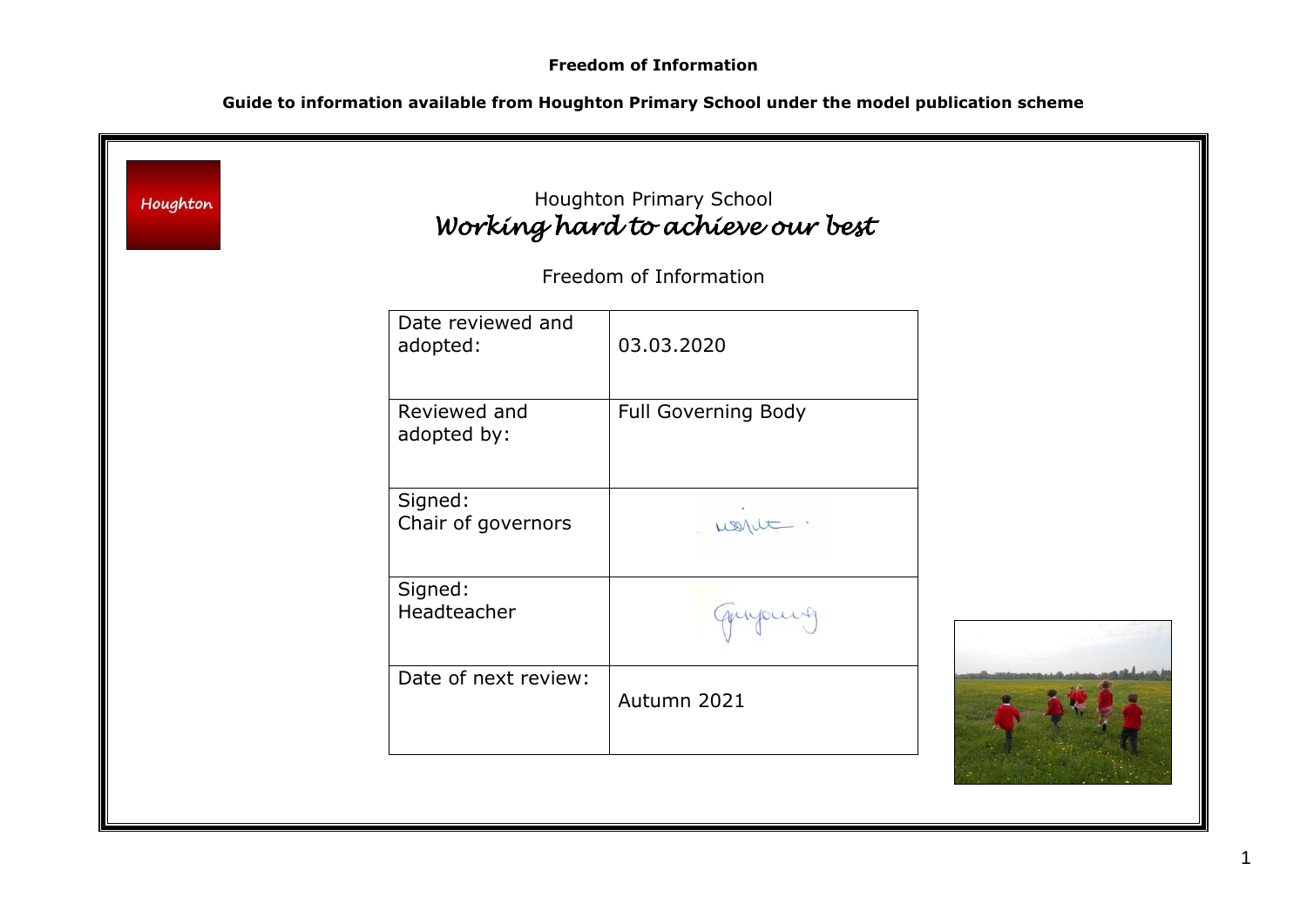| <b>Contact Details</b>                                                                         |                                                                                                                                                               |  |
|------------------------------------------------------------------------------------------------|---------------------------------------------------------------------------------------------------------------------------------------------------------------|--|
| <b>Houghton Primary School</b><br>Chapel Lane<br>Houghton<br>Cambridgeshire<br><b>PE28 2AY</b> | Website: www.houghton.cambs.sch.uk<br>Headteacher: Georgina Young head@houghton.cambs.sch.uk<br>Chair of Governors: Marina Hilton chair@houghton.cambs.sch.uk |  |
| Tel: 01480 463398<br>Email: office@houghton.cambs.sch.uk                                       |                                                                                                                                                               |  |

| <b>Information to be published</b>                                         | How the information can be obtained    | Cost |  |
|----------------------------------------------------------------------------|----------------------------------------|------|--|
| Class 1 - Who we are and what we do                                        |                                        |      |  |
| (Organisational information, structures, locations and contacts)           |                                        |      |  |
| This will be current information only                                      |                                        |      |  |
| Who's who in the school                                                    | <b>School Website</b>                  |      |  |
|                                                                            | Hardcopy on request from School Office | Free |  |
| Who's who on the governing body and the basis of their appointment         | <b>School Website</b>                  |      |  |
|                                                                            | Hardcopy on request from School Office | Free |  |
| Instrument of Government                                                   | <b>School Website</b>                  |      |  |
|                                                                            | Hardcopy on request from School Office | Free |  |
| Contact details for the Head teacher and for the governing body (named     | <b>School Website</b>                  |      |  |
| contacts where possible with telephone number and email address (if used)) | Hardcopy on request from School Office | Free |  |
|                                                                            |                                        |      |  |
| School prospectus                                                          | <b>School Website</b>                  | Free |  |
|                                                                            | Hardcopy on request from School Office |      |  |
| Staffing structure                                                         | Hardcopy:                              |      |  |
|                                                                            | On Request from the School Office      | Free |  |
|                                                                            |                                        |      |  |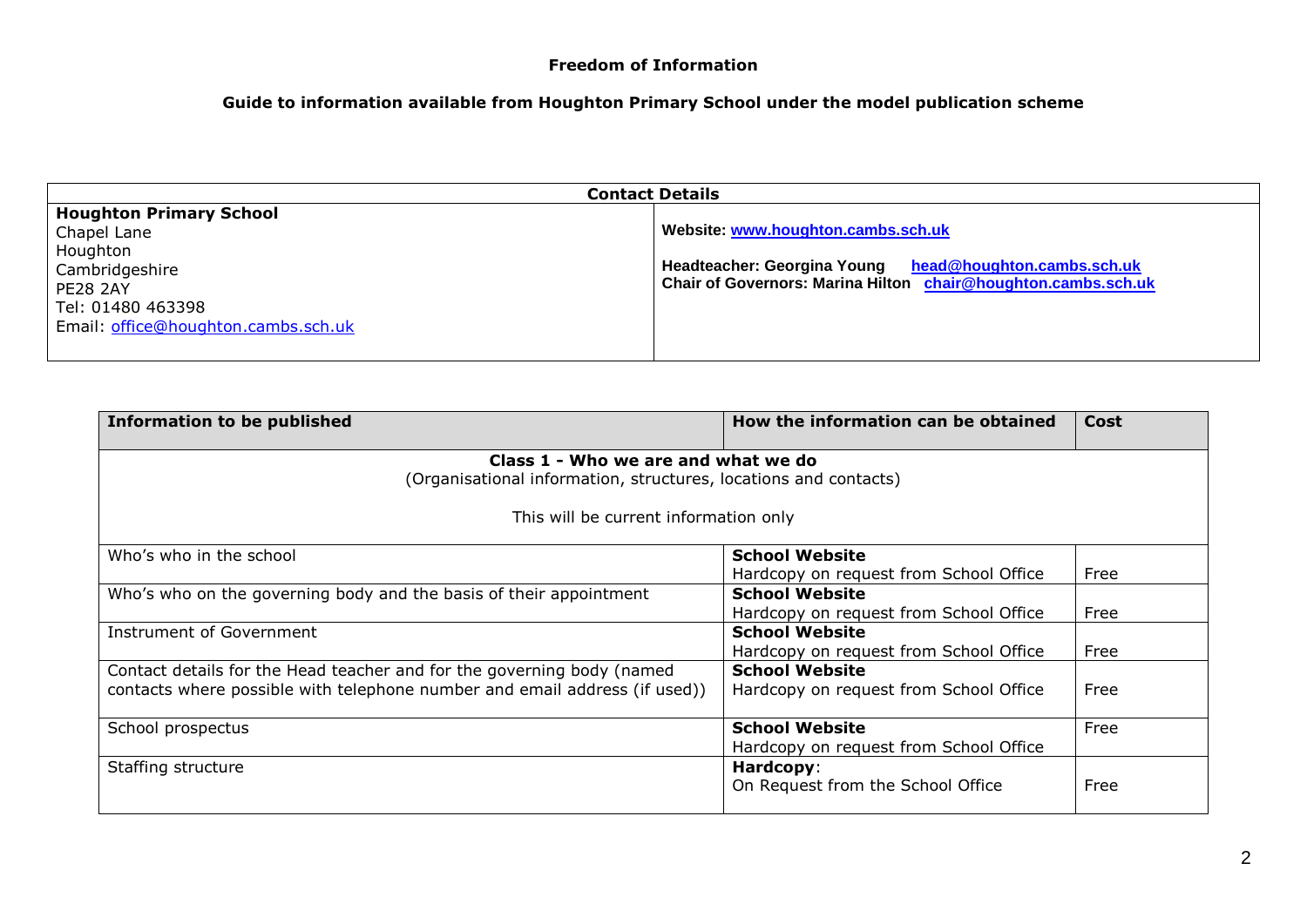| <b>Information to be published</b>                                                                                                                                                                                             | How the information can be obtained                                           | <b>Cost</b> |
|--------------------------------------------------------------------------------------------------------------------------------------------------------------------------------------------------------------------------------|-------------------------------------------------------------------------------|-------------|
| School session times and term dates                                                                                                                                                                                            | <b>School website</b><br>Hard copy available on request from<br>School Office | Free        |
| Class 2 - What we spend and how we spend it<br>(Financial information relating to projected and actual income and expenditure, procurement, contracts and financial audit)<br>Current and previous financial year as a minimum |                                                                               |             |
|                                                                                                                                                                                                                                |                                                                               |             |
| Annual budget plan and financial statements                                                                                                                                                                                    | Hardcopy:<br>On Request from the Headteacher                                  | Free        |
| Capitalised funding                                                                                                                                                                                                            | Hardcopy:<br>On Request from the Headteacher                                  | Free        |
| Additional funding                                                                                                                                                                                                             | Hardcopy:<br>On Request from the Headteacher                                  | Free        |
| Procurement and projects                                                                                                                                                                                                       | Hardcopy:<br>On Request from the Headteacher                                  | Free        |
| Pay Policy                                                                                                                                                                                                                     | Hardcopy:<br>On Request from the School Office                                | Free        |
| Staffing and grading structure                                                                                                                                                                                                 | Hardcopy:<br>On Request from the Headteacher                                  | Free        |
| Governors' allowances                                                                                                                                                                                                          | Hardcopy:<br>On Request from the Headteacher or Chair<br>of Governors         | Free        |
|                                                                                                                                                                                                                                |                                                                               |             |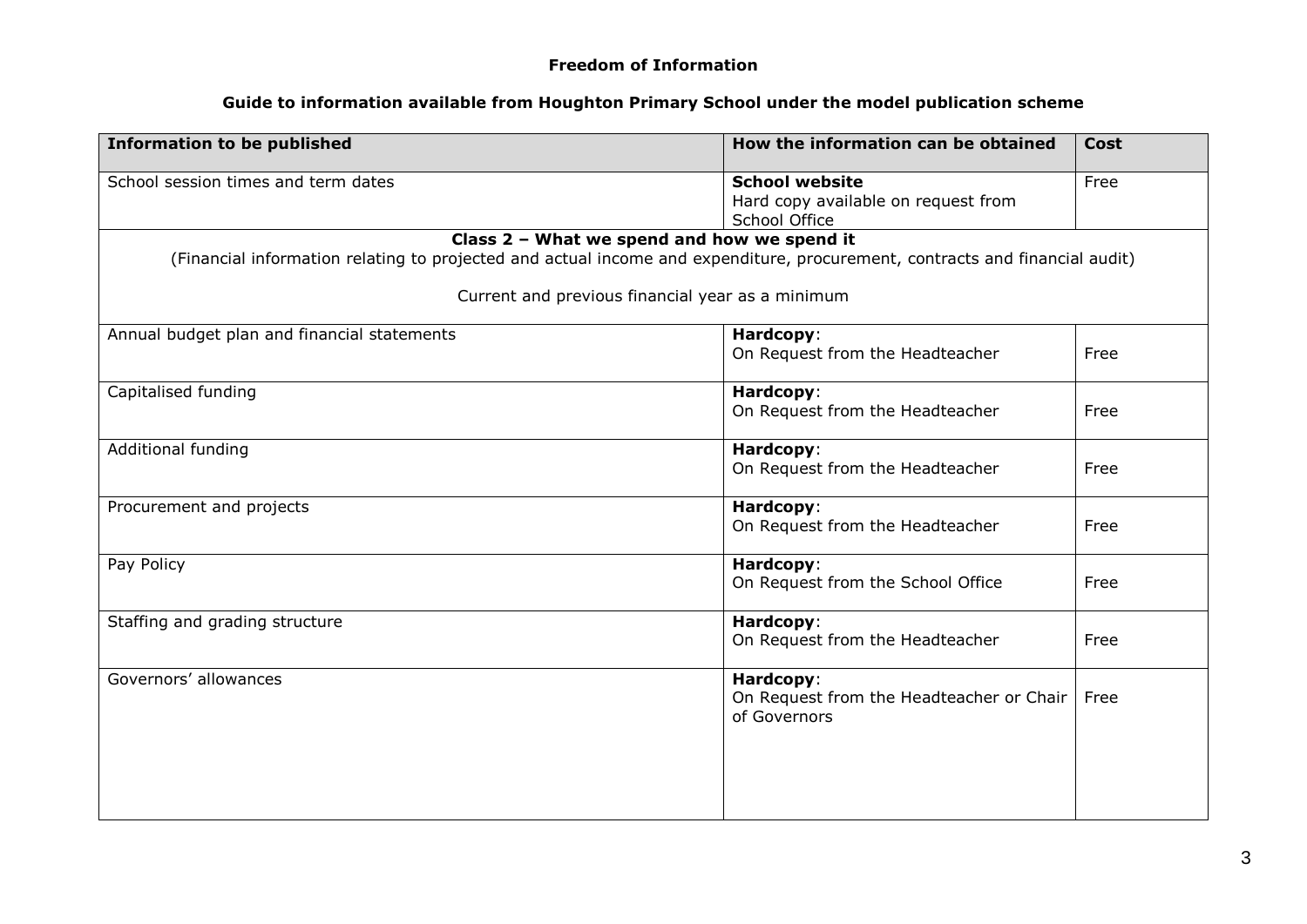| <b>Information to be published</b>                                                                                                        | How the information can be obtained                                                                                                | Cost |  |
|-------------------------------------------------------------------------------------------------------------------------------------------|------------------------------------------------------------------------------------------------------------------------------------|------|--|
| Class 3 - What our priorities are and how we are doing<br>(Strategies and plans, performance indicators, audits, inspections and reviews) |                                                                                                                                    |      |  |
| Current information as a minimum                                                                                                          |                                                                                                                                    |      |  |
| The latest Ofsted report<br>- Summary<br>- Full report                                                                                    | <b>School Website/Ofsted Website</b><br>Hardcopy available on request from the<br>School Office                                    | Free |  |
|                                                                                                                                           |                                                                                                                                    | Free |  |
| Performance management policy and procedures adopted by the governing<br>body.                                                            | Hardcopy:<br>On Request from the Headteacher                                                                                       | Free |  |
| Schools future plans                                                                                                                      | Hardcopy:<br>On Request from the Headteacher                                                                                       | Free |  |
| Class 4 - How we make decisions                                                                                                           |                                                                                                                                    |      |  |
| (Decision making processes and records of decisions)                                                                                      |                                                                                                                                    |      |  |
| Current and previous three years as a minimum                                                                                             |                                                                                                                                    |      |  |
| Admissions policy/decisions (not individual admission decisions)                                                                          | Contact Cambridgeshire County Council<br><b>Admissions Team</b><br>01223 699200 / 01223 699662<br>admissions@cambridgeshire.gov.uk |      |  |
| Agendas of meetings of the governing body and (if held) its sub-committees                                                                | <b>School Website</b><br>Hardcopy available on request from the<br>Headteacher or clerk of governors                               | Free |  |
| Minutes of meetings (as above) - note: this will exclude information that is<br>properly regarded as private to the meetings.             | <b>School Website</b><br>Hardcopy available on request from the<br>Headteacher or clerk of governors                               | Free |  |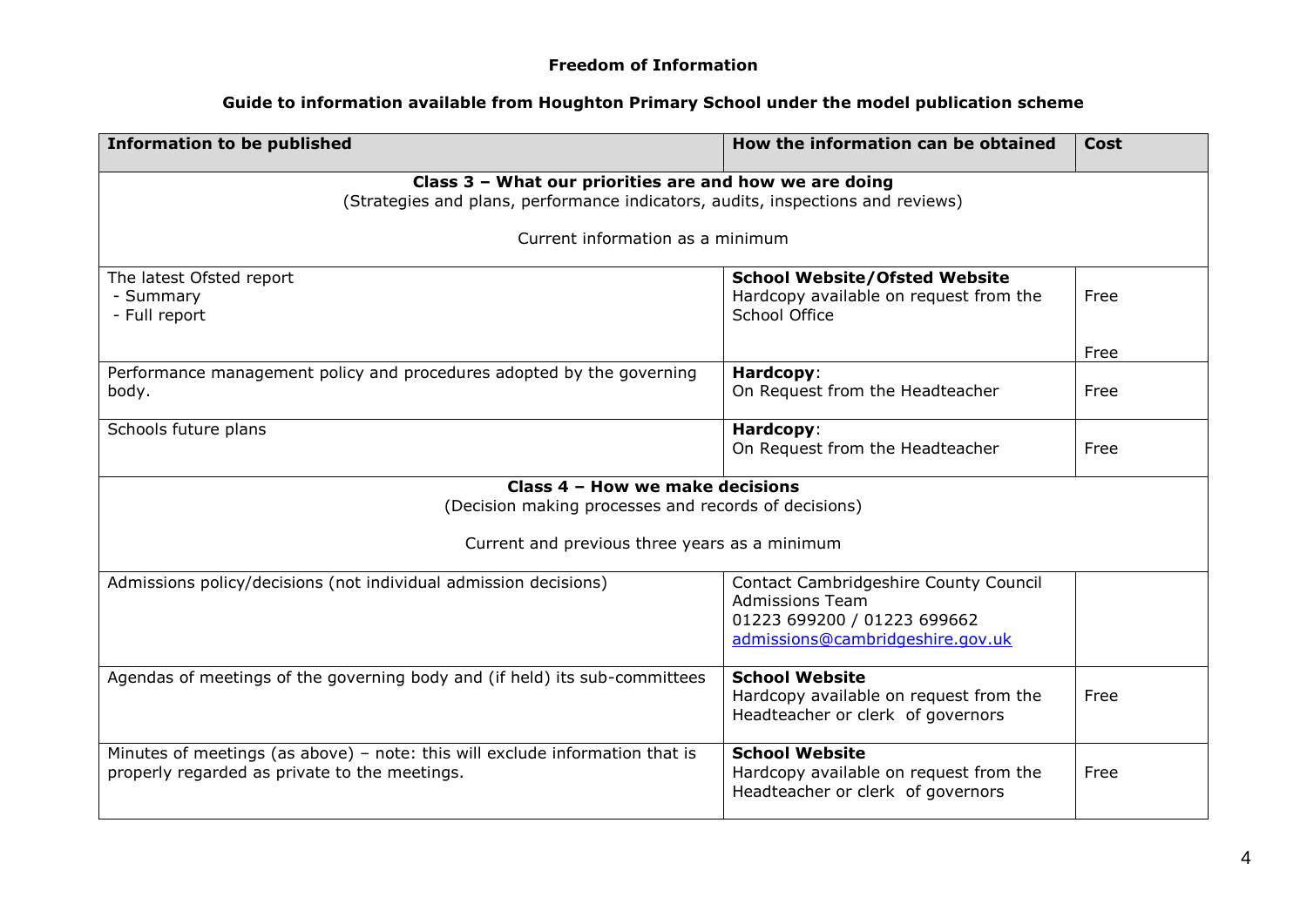| <b>Information to be published</b>                                                                                                                                                                                                                                                                                                                                                                | How the information can be obtained                                                                                      | Cost |  |
|---------------------------------------------------------------------------------------------------------------------------------------------------------------------------------------------------------------------------------------------------------------------------------------------------------------------------------------------------------------------------------------------------|--------------------------------------------------------------------------------------------------------------------------|------|--|
| Class 5 - Our policies and procedures<br>(Current written protocols, policies and procedures for delivering our services and responsibilities)                                                                                                                                                                                                                                                    |                                                                                                                          |      |  |
| Current information only                                                                                                                                                                                                                                                                                                                                                                          |                                                                                                                          |      |  |
| School policies including:<br>Charging and Remissions Policy<br>Health and Safety Policy<br><b>Complaints Procedure</b><br><b>Staff Conduct Policy</b><br>$\bullet$<br>Discipline and Grievance Policies<br>Staffing structure implementation plan<br>Information request handling policy<br>Equality and Diversity (including equal opportunities) Policies<br><b>Staff Recruitment Policies</b> | Some policies available on school website<br>Hardcopies of all policies are available on<br>request from the headteacher | Free |  |
| Pupil and curriculum policies, including:<br>Home-school agreement<br><b>Curriculum Policy</b><br><b>Sex Education Policy</b><br>Special Educational Needs Policy<br>Accessibility<br><b>Equality Policy</b><br><b>Collective Worship Policy</b><br><b>Behaviour Policy</b>                                                                                                                       | Some policies available on school website<br>Hardcopies of all policies are available on<br>request from the headteacher | Free |  |
| Records management and personal data policies, including:<br>Information security policies<br>$\bullet$<br>Records retention destruction and archive policies<br>$\bullet$<br>Data protection (including information sharing policies)                                                                                                                                                            | Hardcopy:<br>On Request from the School Office                                                                           | Free |  |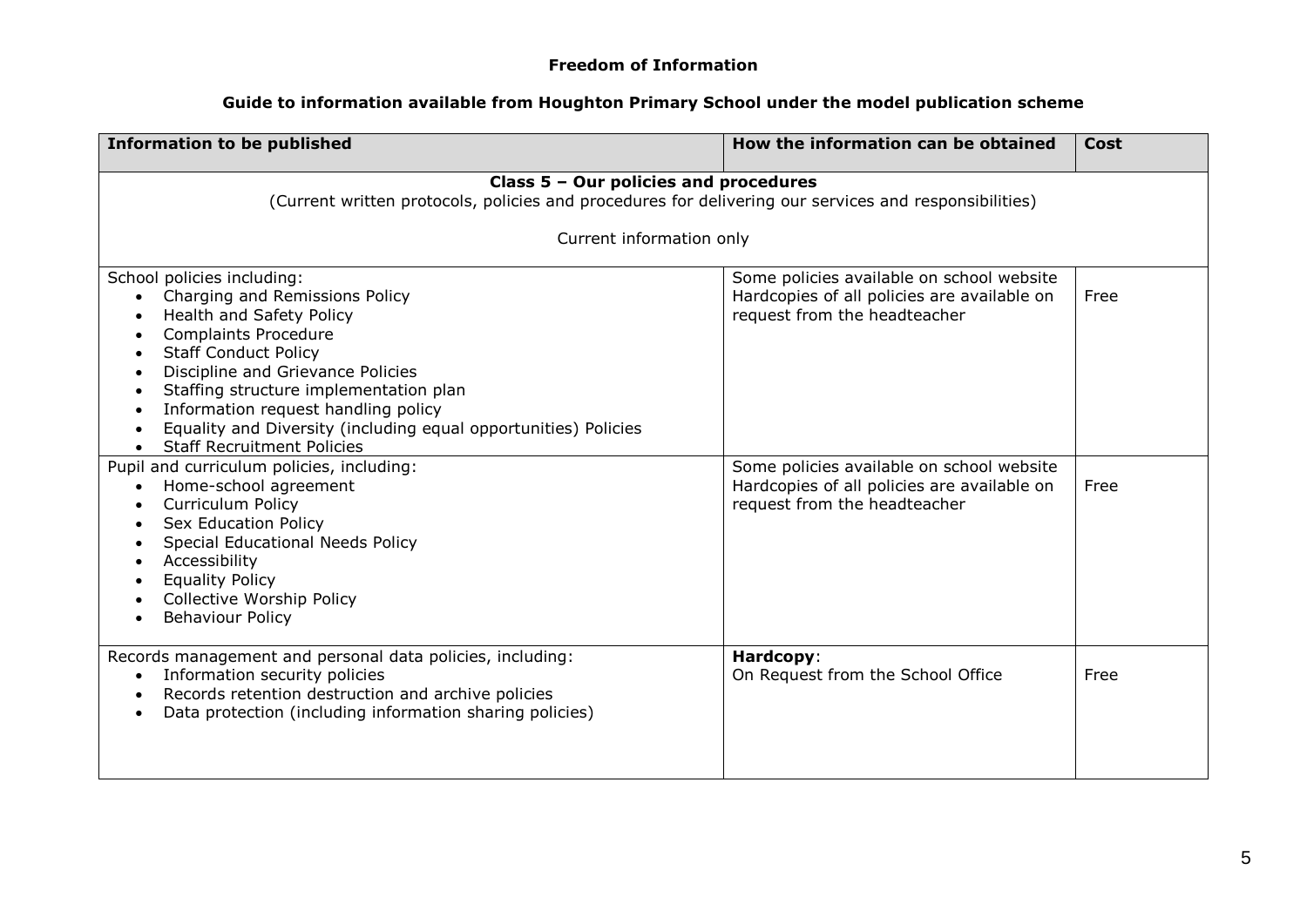| <b>Information to be published</b>                                                                                                                                  | How the information can be obtained                                     | Cost |  |
|---------------------------------------------------------------------------------------------------------------------------------------------------------------------|-------------------------------------------------------------------------|------|--|
| Class 6 - Lists and Registers                                                                                                                                       |                                                                         |      |  |
| Currently maintained lists and registers only                                                                                                                       |                                                                         |      |  |
| Curriculum circulars and statutory instruments                                                                                                                      | Hardcopy:<br>On Request from the School Office                          | Free |  |
| Disclosure logs                                                                                                                                                     | <b>Inspection Only:</b><br>On request from the Headteacher              | Free |  |
| Asset register                                                                                                                                                      | <b>Inspection Only:</b><br>On request from the School Office            | Free |  |
| Any information the school is currently legally required to hold in publicly<br>available registers (THIS DOES NOT INCLUDE THE ATTENDANCE<br><b>REGISTER)</b>       | <b>Inspection Only:</b><br>On request from the Headteacher              | Free |  |
| Class $7 -$ The services we offer<br>(Information about the services we offer, including leaflets, guidance and newsletters produced for the public and businesses) |                                                                         |      |  |
| Current information only                                                                                                                                            |                                                                         |      |  |
| Extra-curricular activities                                                                                                                                         | <b>School Website</b><br>Hardcopy on Request from the School<br>Office  | Free |  |
| Out of school clubs                                                                                                                                                 | <b>School Website:</b><br>Hardcopy on Request from the School<br>Office | Free |  |
| School publications                                                                                                                                                 | Hardcopy:<br>On Request from the School Office                          | Free |  |
| Services for which the school is entitled to recover a fee, together with those<br>fees                                                                             | Hardcopy:<br>On Request from the School Office                          | Free |  |